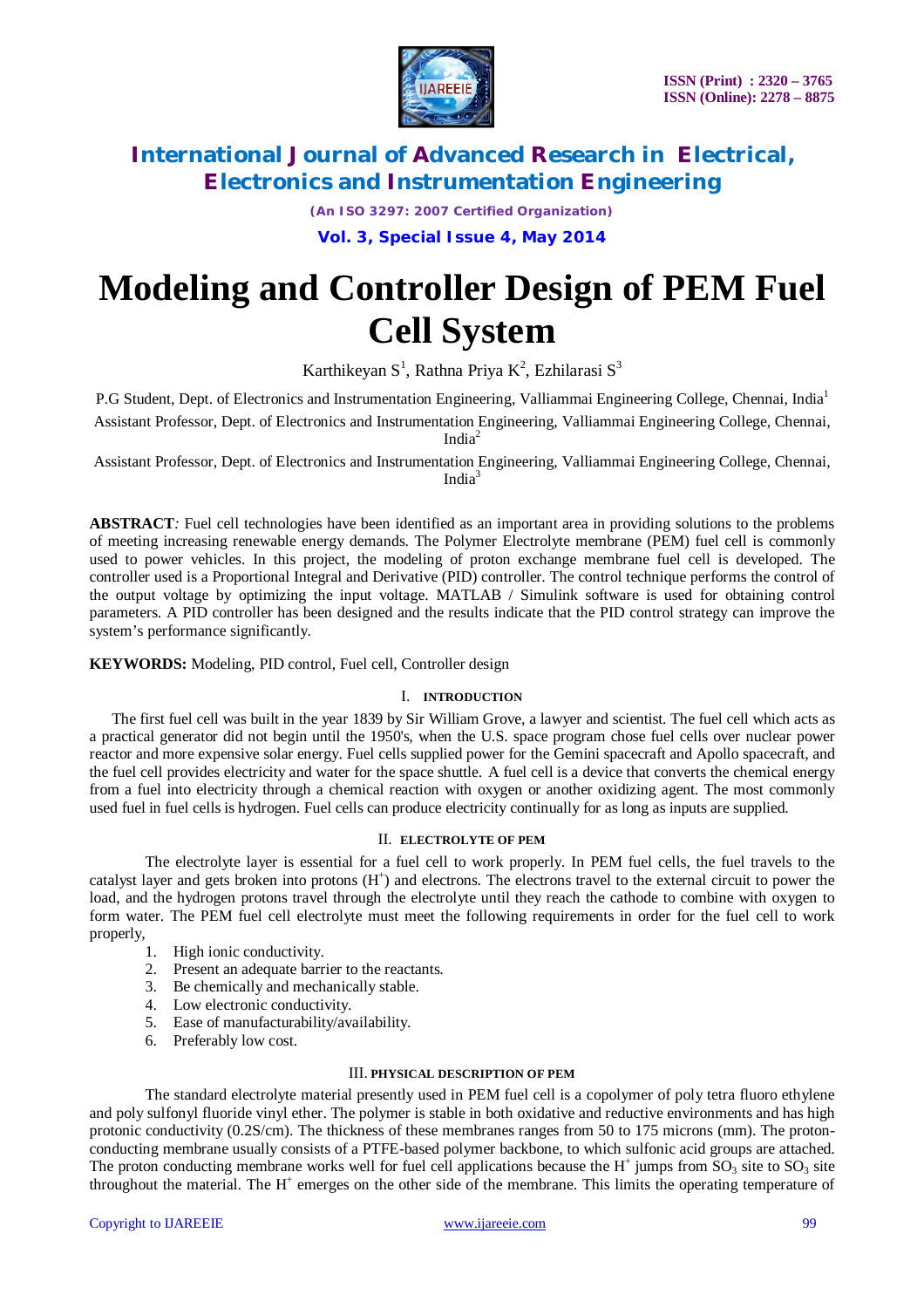

*(An ISO 3297: 2007 Certified Organization)*

### **Vol. 3, Special Issue 4, May 2014**

PEM fuel cell. The SO3 sites in the Nafion membrane. Per fluoro sulfonic acid (PFSA) membranes, such as Nafion, have a low cell resistance for a 100-mm-thick membrane with a voltage loss of only 50 mV.



#### Fig. 1 The chemical structure of Nafion.

Figure 1 illustrates the chemical structure of Nafion. When modeling the polymer electrolyte membrane, it is typically assumed that the concentration of positive ions is fixed by electro neutrality, which means that a proton occupies every fixed  $SO_3$  – charge site.

#### IV. **FUEL CELL MODELING**

In order to model the electrolyte accurately, the transport of mass, charge and energy must be included in the model. Contact resistance between the electrode and the electrolyte can also be significant and should be incorporated into the model.

The equations and variables which are used to create a model for the polymer exchange membrane are given below.

#### *A. Mass and Species Conservation*

For both water and protons, the mass conservation equation can be represented as:

$$
\frac{\partial c_i}{\partial t} = -\frac{\partial}{\partial t} N_i \tag{1}
$$

where i is H<sub>2</sub>O,  $c_i$  is the molar concentration, and N<sub>i</sub> is the molar flux due to electro osmotic driving forces and convection. In a diluted solution,  $N_i$  is given by the Nernst-Planck equation along with the Nernst-Einstein relationship,

$$
N_{i} = J_{i} + c_{i} u^{m} \qquad (2)
$$

where  $u^m$  is the mixture velocity and  $J_i$  is the diffusive flux.

 $D_{\text{cH2O}}$ , T is the diffusion coefficient, which includes a correction for the temperature and for the water content. It is expressed in a fixed coordinate system with the dry membrane by,

$$
D_{\text{ch}_2\text{O}l}e = D[\exp 2416(\frac{1}{303} - \frac{1}{T})] \lambda_{\text{th}_2\text{O}} \lambda_3 \frac{1}{a} \frac{1}{17.81 - 78.9a + 108a^2} \tag{3}
$$

where a is the activity of water, and  $D'(m^2/s)$  is the diffusion coefficient measured at constant temperature, and in coordinates moving with the swelling of the membrane.

The mass conservation of water can be expressed as,

#### Copyright to IJAREEIE www.ijareeie.com 100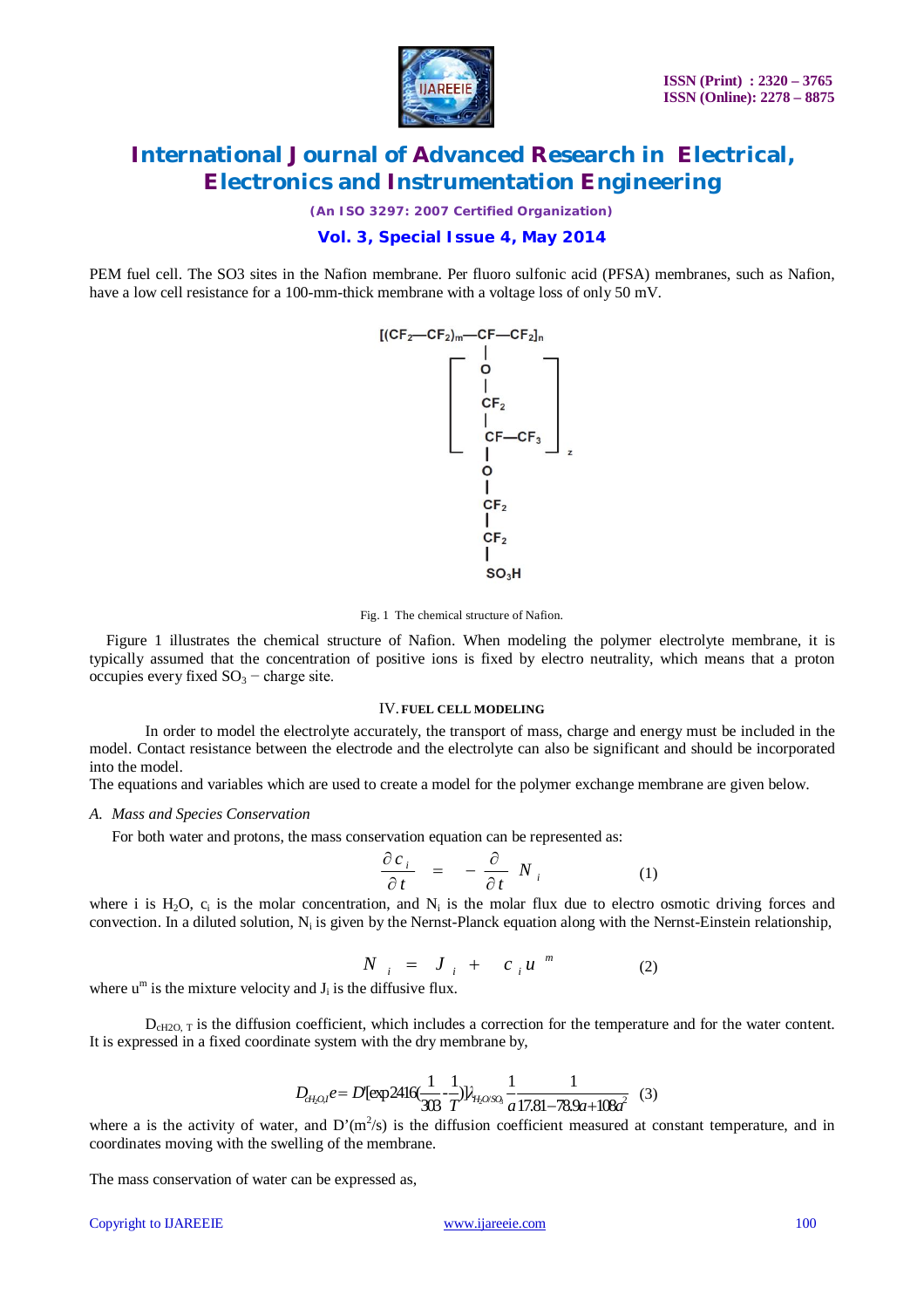

*(An ISO 3297: 2007 Certified Organization)*

### **Vol. 3, Special Issue 4, May 2014**

$$
\frac{\partial c_{H_2O}^m}{\partial t} = -\frac{\partial}{\partial x} J_{H_2O} + -\frac{\partial}{\partial x} (c_{H_2O}^m u^m) \qquad (4)
$$

where the mixture velocity  $u^m$  is given by the momentum equation.

Combining this diffusive flux with the convective flux results in the total molar flux for the hydrogen protons,

$$
N_{H^+} = J_{H^+} + c_{H^+} u^m \tag{5}
$$

#### *B. Momentum Equation*

For the mixture of water and protons, the assumption is made that the momentum equation takes the form of the generalized Darcy relation as,

*g*

$$
u^{m} = -\frac{Kk_{r}^{g}}{\mu} \left[ \frac{\partial p}{\partial x} - \rho g \cos \theta \right]
$$
 (6)

where  $u^m$  is the mixture velocity, K is the absolute permeability of the porous medium,  $k^g$  is the relative permeability, g is the gravity, and  $\theta$  is the angle that the x-axis (the direction of flow) makes to the direction of gravity. The mixture density and the dynamic viscosity of the mixture are written as,

$$
\rho = M_{H} c_{H} + M_{H_2} c_{H_2} \tag{7}
$$

#### *C. Conservation of Energy Equation*

Energy is transported by conduction and convection within the three phases of the membrane (polymer, liquid/gas). The effects of ohmic losses within the membrane are taken by an additional source term in the energy balance equation as given by,

$$
\rho c_p \frac{\partial T}{\partial t} = \lambda_m \frac{\partial T}{\partial x^2} - Mc_p N \frac{\partial T}{\partial x} + R_m \quad (8)
$$

The transient energy effect associated with mass storage within the hydrated membrane is neglected due to the fact that the dry membrane mass does not change, and is several orders of magnitude larger than that of the water that hydrates the membrane.

#### *D. Ion Transport*

The equation for the proton potential is derived from Ohm's law, and represents the proton flux divided by the membrane conductivity. The electro neutrality assumption allows the total molar proton flux to be related directly to current density and the velocity  $u^m$ , represents the convective flux of protons which results in the following equation,

$$
\frac{\partial \Phi_m}{\partial x} = -\frac{i}{\sigma_m} + \frac{F}{\sigma_m} c_{H^+} u^m \tag{9}
$$

Thus the fuel cell been modelled as a function using the acquired current and voltage measurement as given in equation  $(10)$ ,

$$
V = 5.25^{-4}I^3 + 0.085I^2 - 0.554I + 16.598
$$
 (10)

Copyright to IJAREEIE www.ijareeie.com 101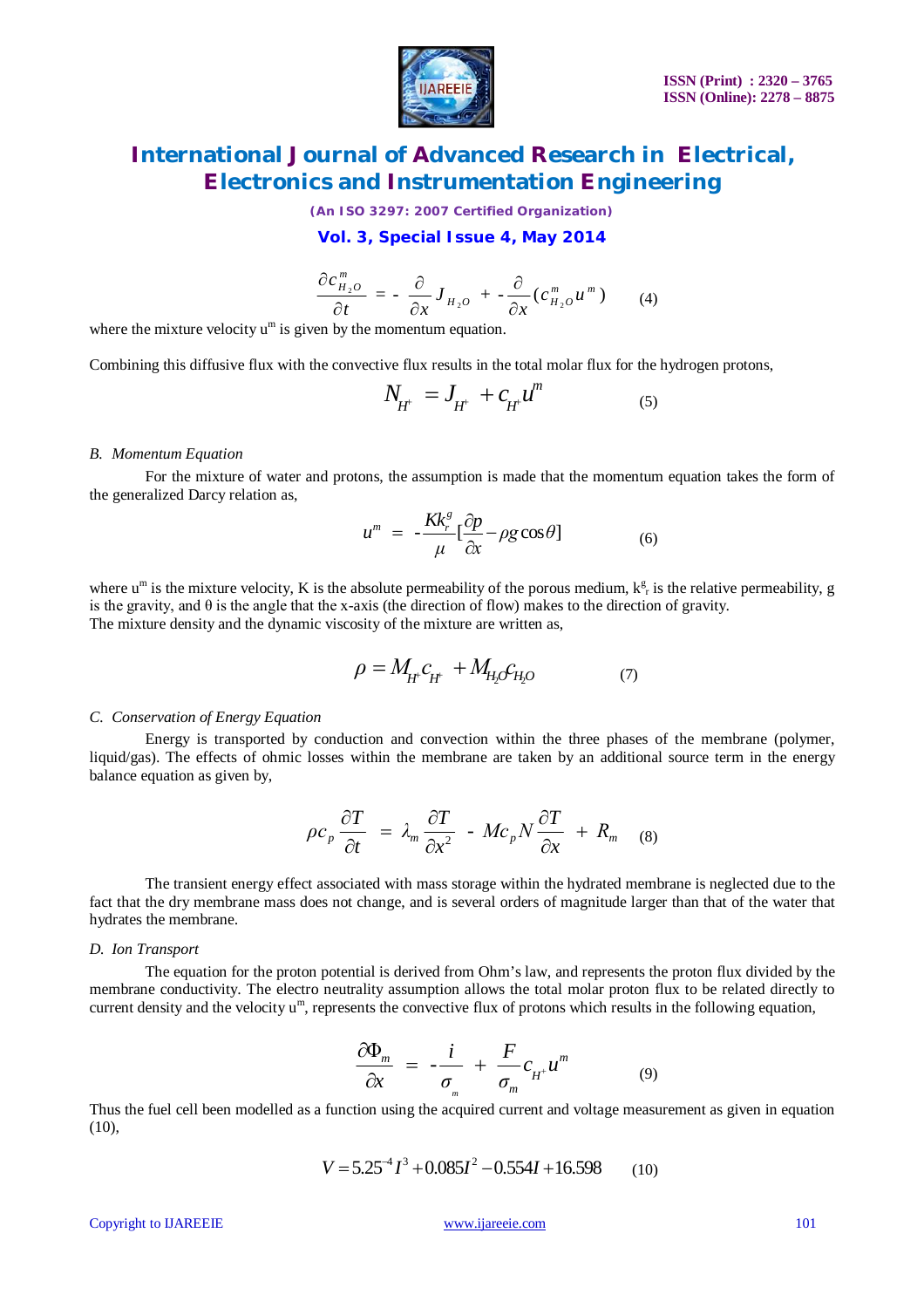

*(An ISO 3297: 2007 Certified Organization)*

## **Vol. 3, Special Issue 4, May 2014**

### V. **CONTROLLER DESIGN AND RESULTS**

There are many different type of control strategies developed to improve the performance of the fuel cell system. For example, a Fuzzy control strategy is developed in [3] to improve the performance of the fuel cell system which is based on system error and its rate of variations. In [2] an online self tuning PID controller for PEM fuel cell systems is described. However, from the literature it can be seen that the PID controller design is widely used for performance enhancement in fuel cell systems. A proportional-integral-derivative controller is a generic control loop feedback mechanism (controller) which is widely used in industrial control systems. As the study of PEM fuel cell proved better performance when comparing to the hydrogen fuel cell related to the optimized output. The figure below shows the simulation result of PEM fuel cell. As the study of PEM fuel cell proved better performance when comparing to the hydrogen fuel cell related to the optimized output.



Fig. 2 The response of PEM fuel cell voltage using a PID controller.



Fig. 3 The response of PEM fuel cell current using a PID controller.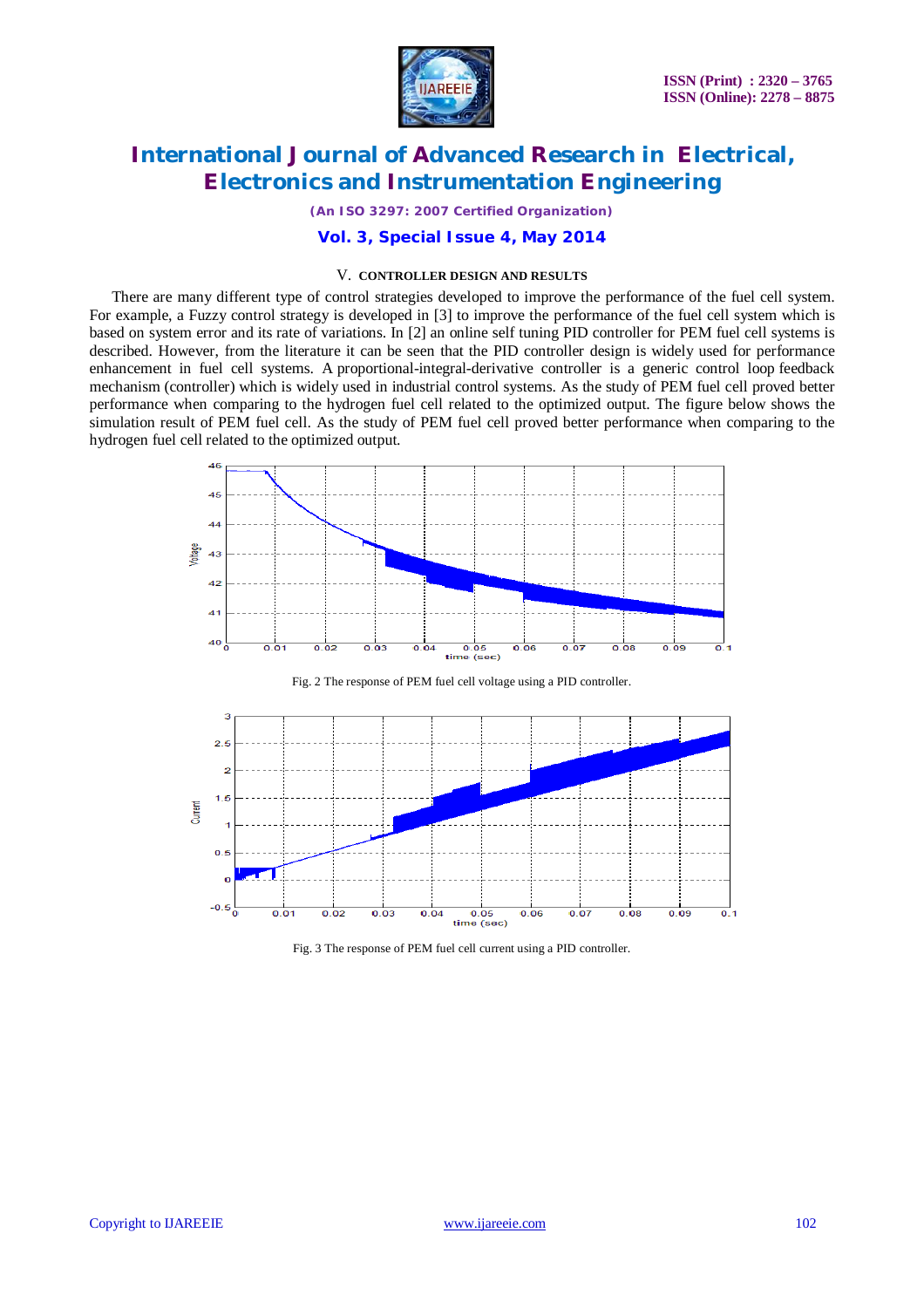

*(An ISO 3297: 2007 Certified Organization)*

**Vol. 3, Special Issue 4, May 2014**





During the first 10 secs, the utilization of the hydrogen is constant to the nominal value  $H_2 = 99.56\%$  using a fuel flow rate regulator. After 10 secs, the flow rate regulator is bypassed and the rate of fuel is increased to the maximum value of 85lpm in order to observe the variation in the voltage. The voltage and current waveforms of PEM fuel cell is as shown above. It is observed that from the simulation results the variations in the input maintains the output current constant.

#### VI. **CONCLUSION**

The model of Proton Exchange Membrane (PEM) fuel cell was simulated using MATLAB. Inputs are given to the proposed fuel cell system to achieve the desired output voltage and output current. The results show that the fuel cell system improves the stability and performance of the system. Thus the results prove that the design of proposed controller is validated. Future work is now proceeding to expand this strategy to investigate the hybrid modeling approach. This will be followed by extending the work to include an additional optimization algorithm to adjustable parameters in the model be more accurate.